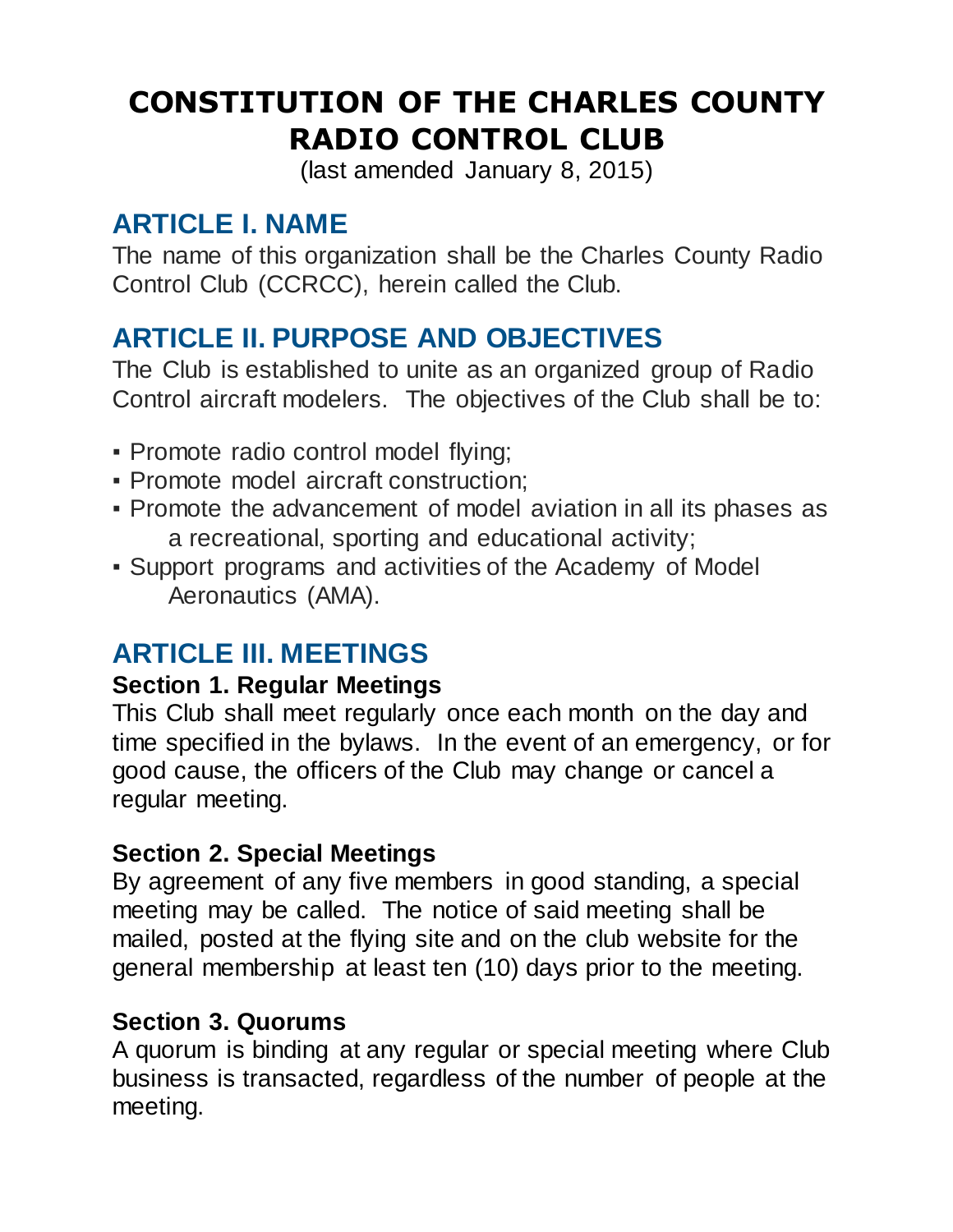### **Section 4. Business**

All Club matters may be considered at regular meetings. At a special meeting, only the Club matters as set forth in the notice of the meeting may be conducted. A majority vote on Club matters at any Club meeting properly assembled shall be binding on the total membership.

# **ARTICLE IV. MEMBERSHIP**

#### **Section 1. Categories of Members**

The categories of members are Golden, Regular and Junior. Golden members (80+ years old) must have been a member in good standing for the previous five years. AMA not required if no longer flying. Junior members are members under the age of 19 on January 1 of the membership year.

#### **Section 2. Renewing or Changing Membership**

Before or while tendering dues, renewing Regular and Junior members must provide evidence acceptable to the Treasurer that they are AMA members for the club membership year.

#### **Section 3. New Members**

Anyone wishing to join as a new Regular or Junior member shall submit a written application to any club officer, accompanied by proof of current AMA membership, dues for the year, and initiation and assessment fees, if applicable. No new applicant will be denied club membership provided they comply with the above unless they were permanently bared from the club in the past.

#### **Section 4. Member in Good Standing**

Members in good standing are those that are current in dues, fees, and assessments and have complied with the provisions of the By-Laws. A member not in good standing shall lose flying site privileges until they are once again in good standing.

#### **Section 5. Revocation of Membership**

When good and sufficient cause is shown under the rules established in the Bylaws, the membership of an individual may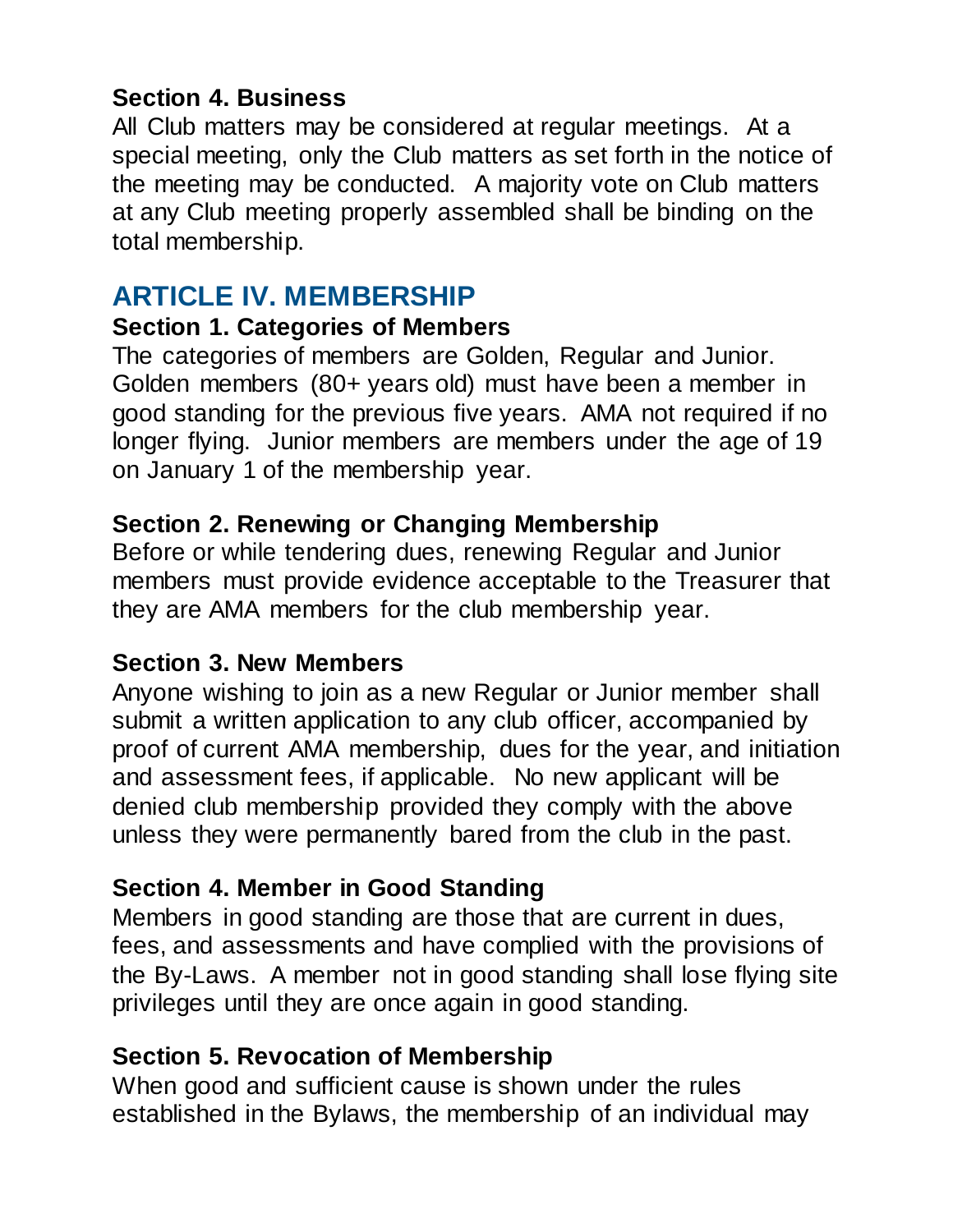be revoked consistent with the Club Bylaws, Article II, Sections 7, 8, 9 and 10.

# **ARTICLE V. OFFICERS AND DUTIES**

### **Section 1. Club Officers**

There shall be four officers of the Charles County Radio Control Club, namely President, Vice President, Secretary and Treasurer.

# **Section 2. President's Duties**

The President shall preside at all meetings of the Club and shall act as spokesperson for the Club in all matters pertaining to it. The President shall vote on Club matters only if there is a tie vote. The presiding officer, other than the President or Vice-President may vote on all matters, the same as other members, at Club meetings.

## **Section 3. Vice President's Duties**

The Vice President shall preside at all Club meetings when the President is absent, and shall otherwise perform the duties of the President when the President is unable to serve.

## **Section 4. Secretary's Duties**

The Secretary, in an official minute book of the Club, shall keep the minutes of all meetings. In the absence of the President and Vice President, the Secretary shall preside at the Club meeting.

## **Section 5. Treasurer's Duties**

The Treasurer shall:

- Collect all monies due the Club and shall secure same in a banking institution;
- Disburse Club monies in payment of Club obligations as approved by the Club membership;
- Disburse Club monies to AMA insurance by authority of this document;
- Maintain records of the Club's financial transactions.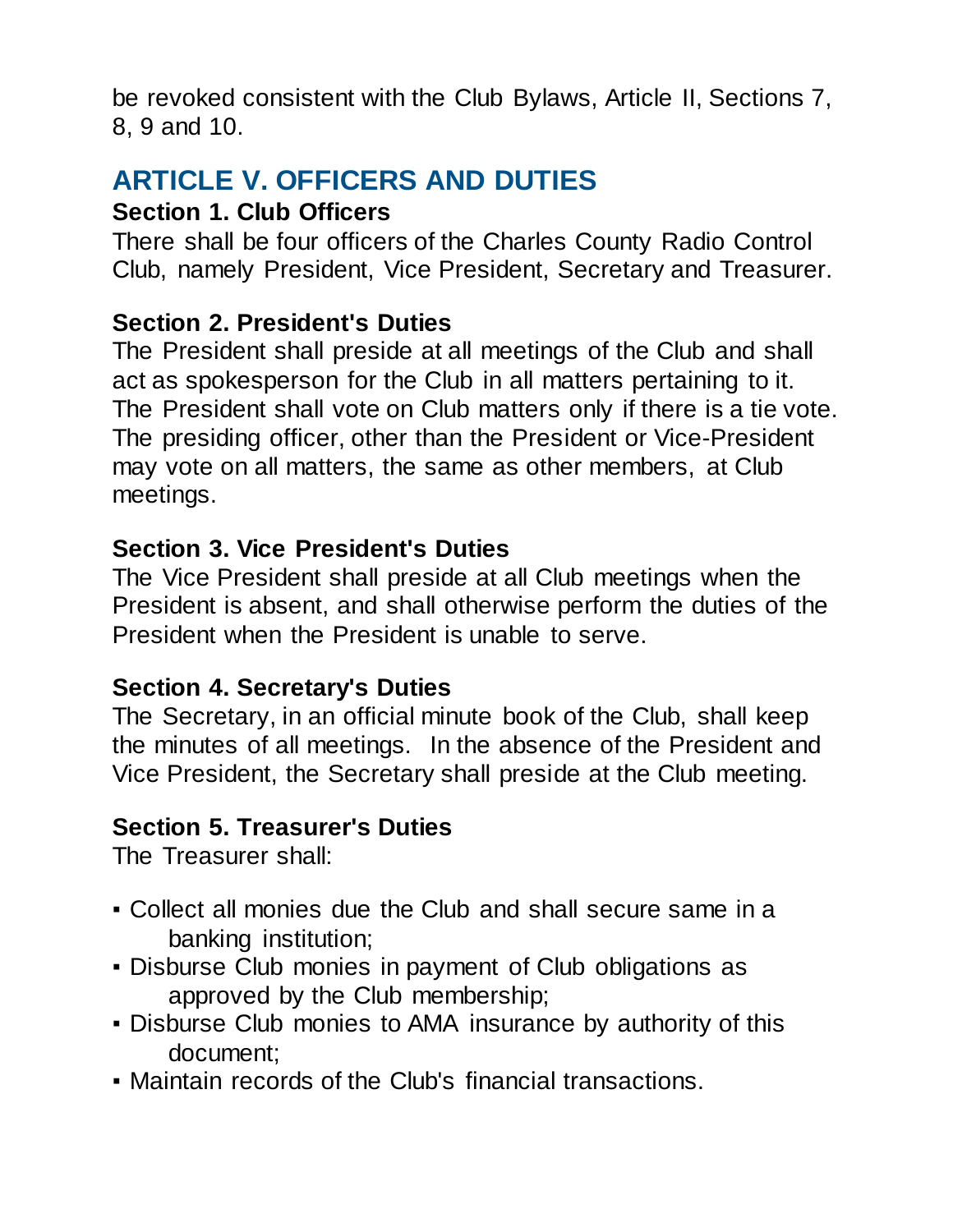## **Section 6. Term of Office**

The officers of the Club shall be elected for a one-year term of office, beginning immediately with the conclusion of the regular meeting at which elected.

### **Section 7. Election of Officers**

The election of officers shall be held every year at the October general membership meeting by nominations from the floor. Nominations and voting shall be conducted for each office in the following order: first, President; second, Vice President; third, Secretary; fourth, Treasurer. If more than one candidate is properly nominated for an office, the nominees shall not be present during voting. The voting for each office shall be by a show of hands unless any member requests vote by a secret ballot. In the event of such a request, a secret ballot shall be mandatory.

### **Section 8. Vacancy of Office**

Any vacancy of a Club office shall be filled by an election at the next regular general membership meeting, conducted pursuant to Section 7 hereof. The elected successor will serve only until the end of his/her predecessor's term of office.

## **Section 9. Executive Council**

The Executive Council shall consist of members specified in the By-Laws and shall conduct business in accordance with the By-Law provisions. The Executive Council shall meet on the call of the President.

# **ARTICLE VI. CLUB DUES AND FEES**

#### **Section 1. Initiation Fee**

There shall be a club initiation fee of \$50 for Regular members. U.S. active duty military personnel, former Regular members, in good standing, and former Junior members who apply for regular membership for the year after their 19th birthday shall not be charged an Initiation Fee.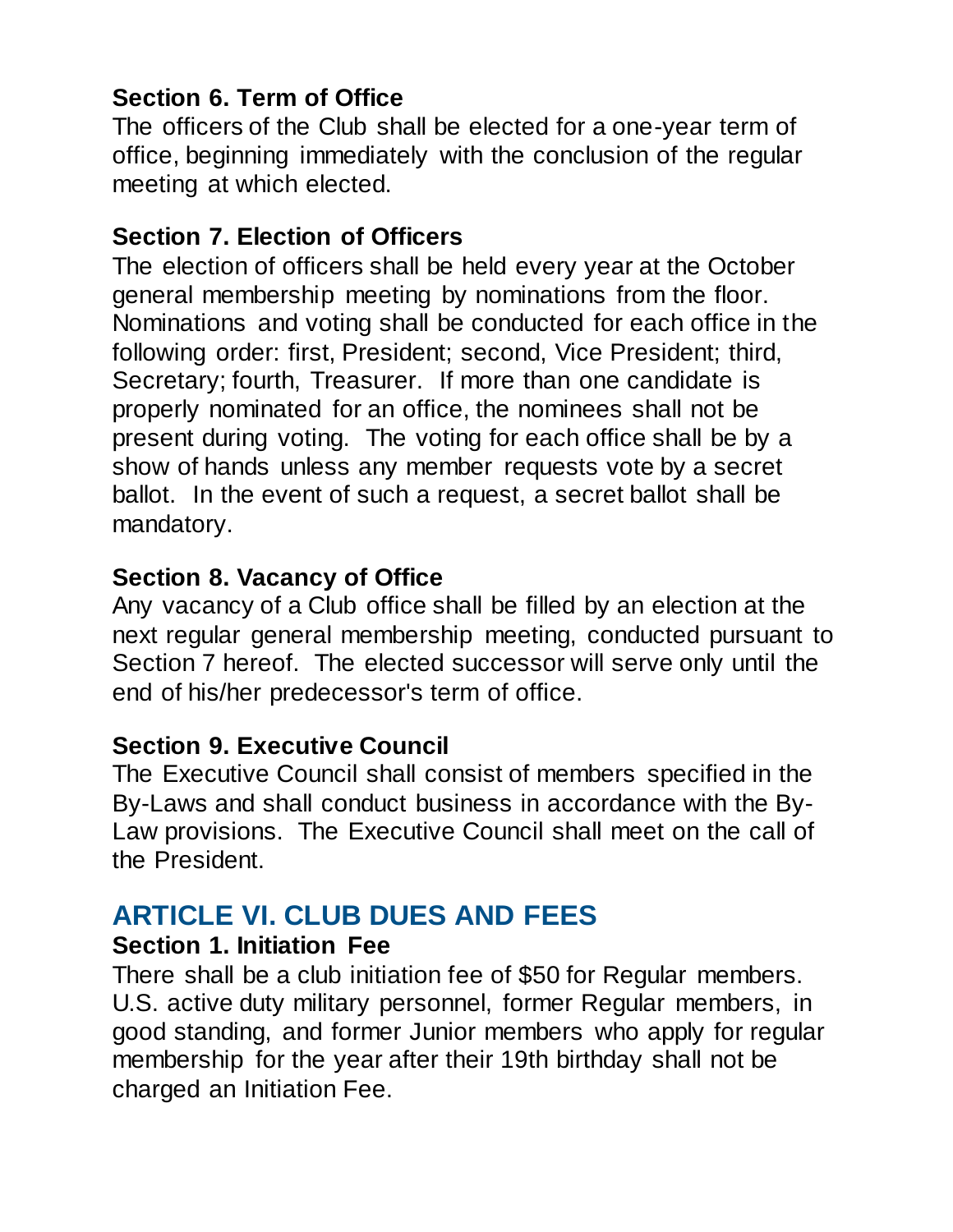## **Section 2. Annual Dues**

Dues for Regular members shall be \$50. Dues for Golden members shall be waived. Dues for Junior members shall be \$10. The last date for renewing members to pay dues without penalty is the January club meeting. Annual dues are not refundable

#### **Section 3. Late Fees**

Prior-year members who submit renewal dues and proof of current AMA membership after the January meeting shall be assessed a late-payment fee of \$20.

#### **Section 4. Special Assessments**

A Notice of Pending Assessment shall be mailed, posted at the flying site and on the Club website at least ten (10) days prior to the meeting where the assessment will be considered. An assessment shall be levied in accordance with Article III, Section 4 (Business) and must be paid by the date specified in the assessment.

#### **Section 5. Club Funds**

All funds received shall be general funds of the Club.

# **ARTICLE VII. AMA CHARTER**

Annually, the Club will renew its AMA charter and obtain insurance for the owner of the Club flying site.

# **ARTICLE VIII. COMMITTEES**

The following shall be standing committees:

- Flying site maintenance and improvements;
- Flying site Safety Officer (Field Marshall); and
- Club activities and events.

# **ARTICLE IX. AMENDMENTS**

## **Section 1. Amendment of Constitution**

Amendments may be made to this Constitution at any meeting of